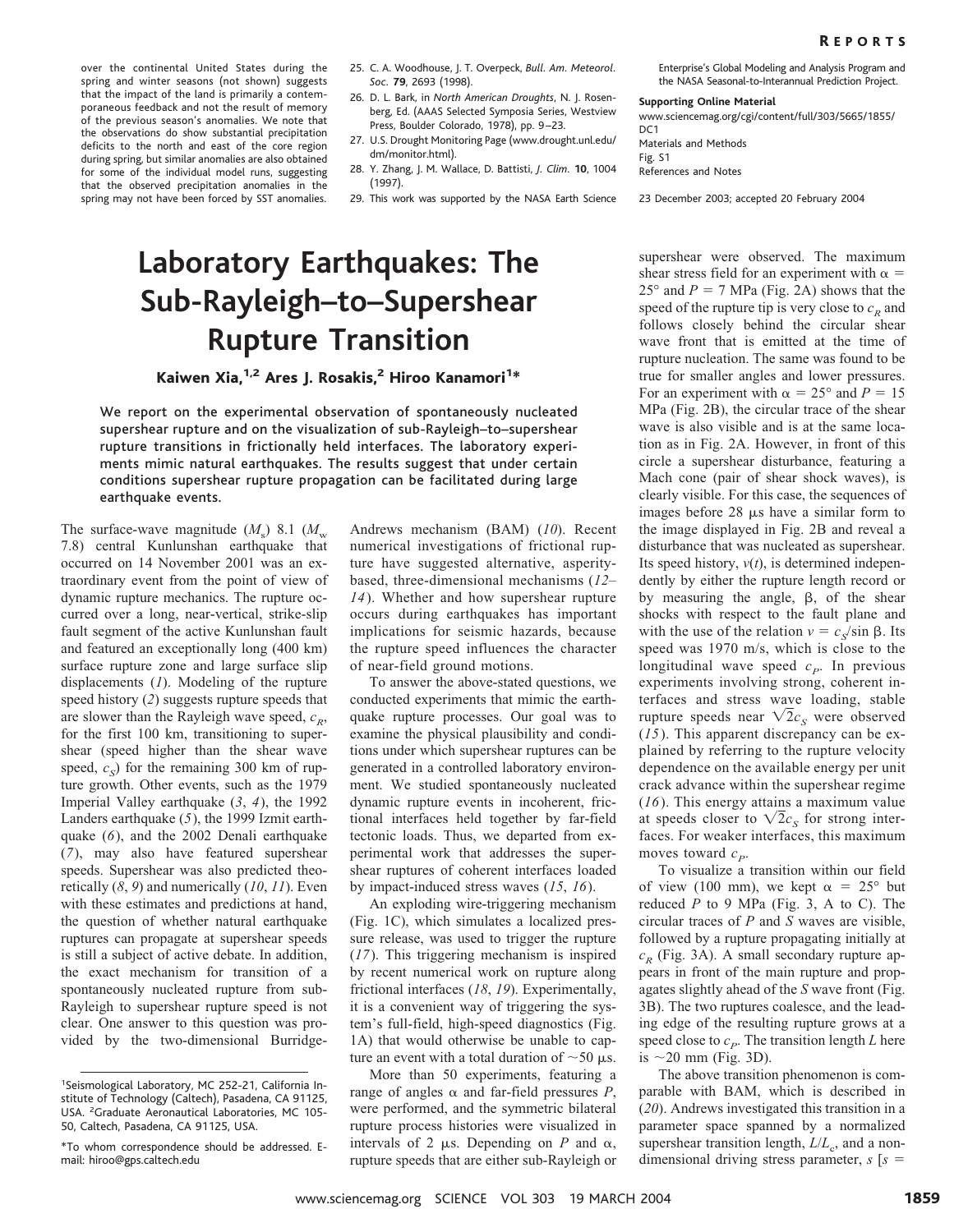**Fig. 1.** The diagnostics is photoelasticity combined with highspeed photography (up to 10<sup>8</sup> frames/s). The fault system is simulated by using two photoelastic plates (homalite-100, shear modulus  $G = 1.4$  GPa, Poisson's ration  $= 0.35$ , density  $\rho = 1200 \text{ kg/m}^3$ ) held together by friction. The interface (fault) is inclined at an angle  $\alpha$  to the horizontal promoting strike-slip rupture events (**A**). The carefully prepared interface has a measured static coefficient of friction  $\mu^s = 0.6$ ; the dynamic coefficient of friction  $\mu^d$  is estimated by finding the critical  $\alpha$ of triggered events,which is between  $10^{\circ}$  and  $15^{\circ}$ , and hence  $\mu^{\text{d}} = 0.2$  is estimated. The farfield tectonic loading is simulated by uniaxial compression exerted at the top and bottom ends of the system by a hydraulic press (**B**). The dynamic rupture is nucleated at the center of the simulated fault by producing a local pressure pulse in a small area of the interface (*17*). A thin wire of 0.1 mm in diameter is inserted in a small hole of the same size. An electronic condenser is then discharged, turning the metal into expanding plasma to provide the controllable pressure pulse (**C**).

 $(\tau^y - \tau)/(\tau - \tau^f)$ ]. The parameters  $\tau$ ,  $\tau^y$ , and  $\tau^f$ are the resolved shear stress on the fault and the static and the dynamic strength of the fault, respectively, which describe the linear slip-weakening frictional law (*21*). In our experiment, *s* can be expressed as  $s = (\mu^s \cos \theta)$  $\alpha - \sin \alpha$ /(sin  $\alpha - \mu^d \cos \alpha$ ), where  $\mu^s$  and  $\mu^d$ are the static and dynamic coefficients of friction, respectively. Andrews' result can be written as  $L = L_c f(s)$ . The function  $f(s)$  has been given numerically and can be approximated by  $f(s) = 9.8(1.77 - s)^{-3}$ . The normalizing length,  $L_c$ , is the critical length for unstable rupture nucleation and is proportional to the rigidity,  $G$ , and to  $d_0$ , which is the critical or breakdown slip of the slipweakening model. *L* can then be expressed as

$$
L = f(s)[(1 + v)/\pi][(\tau^{\nu} - \tau^f)/(\tau - \tau^f)^2]Gd_0
$$
 (1)

Applying Eq. 1 to our experiments, the transition length is inversely proportional to the applied uniaxial pressure, *P*, as

$$
L = f(s)[(1 + v)/\pi]G[(\mu^s - \mu^d)/
$$
  
(tan  $\alpha - \mu^d$ )<sup>2</sup>]( $d_0/P$ ) (2)

We can compare our experiments to Andrews' theory (Fig. 4). Although the theory





**Fig. 2.** Purely sub-Rayleigh ( $\alpha = 25^\circ$  and  $P = 7$  MPa) (A) and purely supershear ( $\alpha = 25^\circ$  and  $P =$ 15 MPa (B) rupture at the same time (28  $\mu$ s) after triggering.

qualitatively captures the trends of the experiments, the data exhibit a dependence on pressure stronger than *P*–1 .

A natural way to modify Andrews' results is to introduce some microcontact physics and to thus consider the effect of pressure on  $d_{0}$ . We first note that there exists a linear relation between a characteristic surface length (half-distance between contacting asperities, *D*) and the critical slip distance  $d_0$  ${d_0 = c[(\tau^{\gamma} - \tau^{\gamma})/\tau^{\gamma}]^M}D$ , where *c* and *M* are constants} (*22*). We then denote the normal stress applied on the fault as  $\sigma$  ( $\sigma = P\cos^2\alpha$ )

and assume that the average radius of *n* contacting asperities,  $a_0$ , is constant. As the pressure over a macroscopic contact area, *A* (equal to  $n\pi D^2$ ), is increased, *n*, as well as the real contact area,  $A_r$  (equal to  $n\pi a_0^2$ ), increase. By defining the hardness, *H*, as the ratio of the normal force *N* to  $A_r$  (23), *N* can be expressed as  $N = HA_r = \sigma A = AP\cos^2\alpha$ . Substitution of *A* and  $A_r$  in terms of *D* and  $a_0$ , respectively, gives  $D = \sqrt{H} a_0 \cos \alpha P^{-1/2}$ . With the use of the relation  $d_0 \alpha D$ ,  $d_0$  is found to depend on the pressure as  $d_0 \propto P^{-1/2}$ . By further using Eq. 2, a modified expression